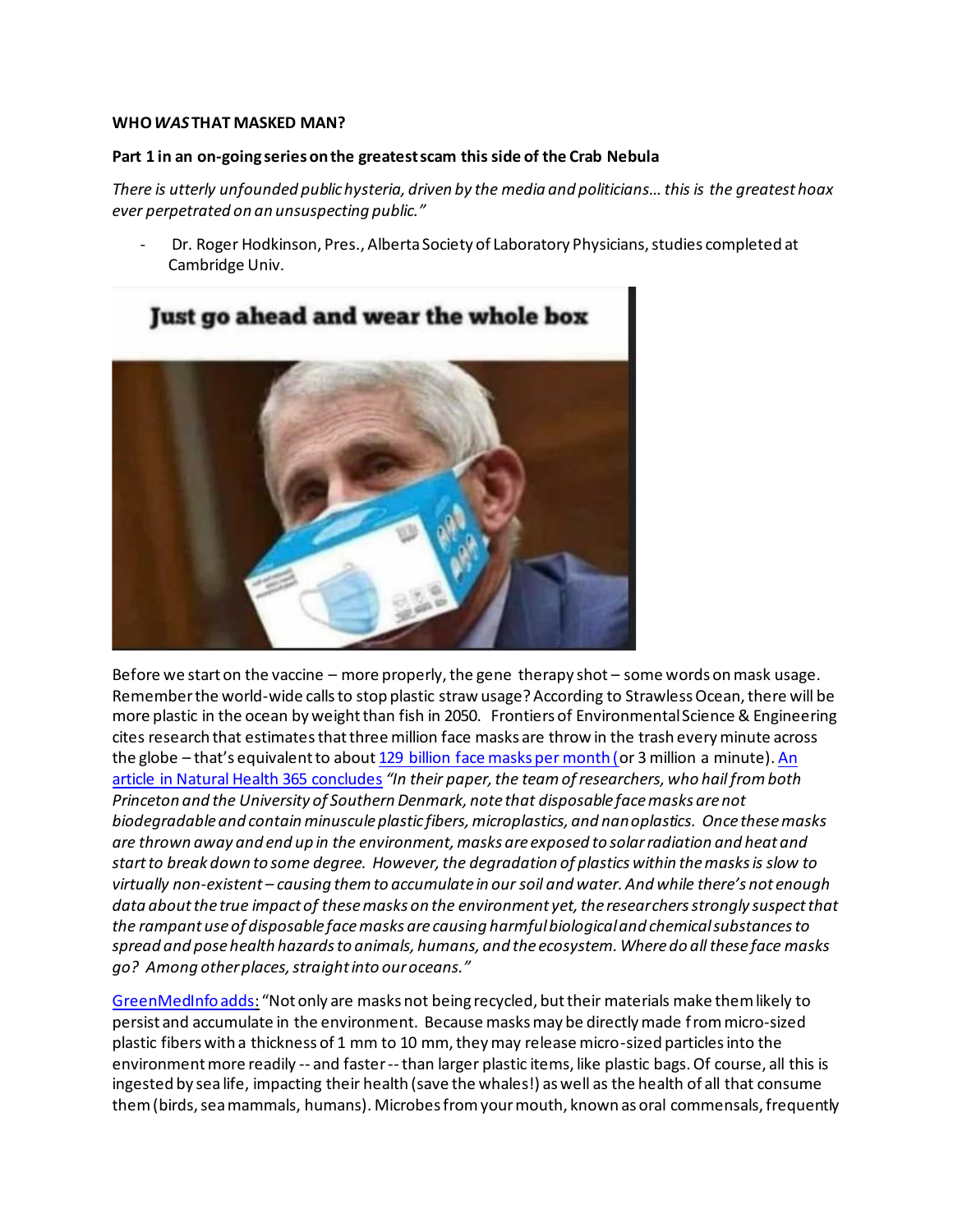enter your lungs, where they have been linked to advanced stage lung cancer; wearing a mask could potentially accelerate this process. The "new normal" of widespread masking is affecting not only the environment but also the mental and physical health of humans." Specifically, GreenMed tells us "Most disposable face masks contain three layers -- a polyester outer layer, a polypropylene or polystyrene middle layer and an inner layer made of absorbent material such as cotton. Polypropylene is already one of the most problematic plastics, as it is widely produced and responsible for large waste accumulation in the environment, as well as being a known asthma trigger. Further, the researchers noted: "Once in the environment, the mask is subjected to solar radiation and heat, but the degradation of polypropylene is retarded due to its high hydrophobicity, high molecular weight, lacking an active functional group, and continuous chain of repetitive methylene units. These recalcitrant properties lead to the persistence and accumulation in the environment." Of course, once these masks get weathered, they create micro-sized polypropylene particles in a matter of weeks, then break down further into nanoplastics that are less than 1 mm in size.

But then new masks go one worse says GreenMed: "Made from microsized plastic fibers with a thickness of 1 mm to 10 mm, they may release microsized particles into the environment more readily - and faster --than larger plastic items, like plastic bags. Further, "Such impacts can be worsened by a new-generation mask, nanomasks, which directly use nanosized plastic fibers (e.g., diameter <1 mm) and add a new source of nanoplastic pollution.[" A report by OceansAsia](https://oceansasia.org/covid-19-facemasks/) further estimated that 1.56 billion face masks may have entered the world's oceans in 2020, based on a global production estimate of 52 billion masks manufactured that year, and a loss rate of 3%, which is conservative…. Based on this data, and an average weight of 3 to 4 grams for a single-use polypropylene surgical mask, the masks would add 4,680 to 6,240 additional metric tons of plastic pollution to the marine environment, which, they note, "will take as long as 450 years to break down."

Going further down the rabbit hole Greenmed opened up in the link above, "Such plastics also contain contaminants, such as polycyclic hydrocarbons (PAHs), which may be genotoxic (i.e., causing DNA damage that could lead to cancer), along with dyes, plasticizers and other additives linked to additional toxic effects, including reproductive toxicity, carcinogenicity and mutagenicity. Aside from the chemical toxicity, ingestion of microplastics from degraded masks and other plastic waste is also toxic due to the particles themselves as well as the potential that they could carry pathogenic microorganisms. Another issue that's rarely talked about is the fact that when you wear a mask, tiny microfibers are released, which can cause health problems when inhaled. The risk is increased when masks are reused. This hazard was highlighted in a performance study to be published in the June 2021 issue of Journal of [Hazardous Materials,](https://www.sciencedirect.com/science/article/pii/S0304389420329460) where researchers from Xi'an Jiaotong University said scientists, manufacturers and regulators need to assess the inhalation of microplastic and nanoplastic debris shed from masks - both disposable and cloth."

Then there is the issue of commensals from the mask furthering lung cancer and impacting fetuses. Again, from GreenMed: "Not only that, but researchers fro[m New York University \(NYU\) Grossman](https://www.technocracy.news/masks-are-a-ticking-time-bomb-for-humans-and-environment/)  [School of Medicine revealed](https://www.technocracy.news/masks-are-a-ticking-time-bomb-for-humans-and-environment/) that when these oral commensals are "enriched" in the lungs, it's associated with cancer. Specifically, in a study of 83 adults with lung cancer, those with advanced-stage cancer had more oral commensals in their lungs than those with early-stage cancer. Those with an enrichment of oral commensals in their lungs also had decreased survival and worsened tumor progression"; then re. the unborn "t's also known that microplastics exist in human placentas, and animal studies show that inhaled plastic particles pass through the placenta and into the heart and brains of fetuses. The fetuses exposed to the microplastics also gained less weight in the later part of the pregnancy. "We found the plastic nanoparticles everywhere we looked -- in the maternal tissues, in the placenta and in the fetal tissues. We found them in the fetal heart, brain, lungs, liver and kidney," [lead](https://eohsi.rutgers.edu/eohsi-directory/name/phoebe-stapleton/)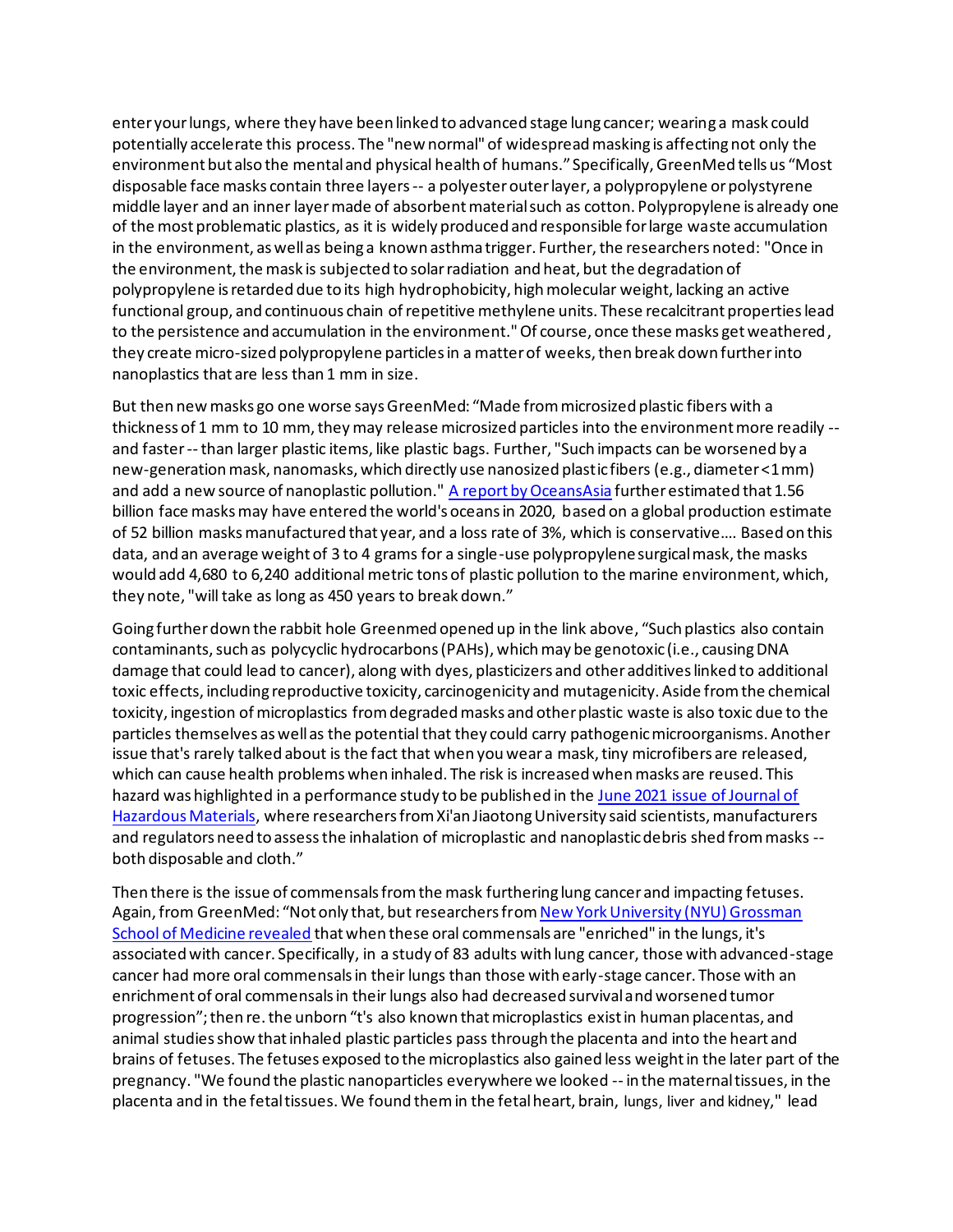researcher and Assistant Professor [Phoebe Stapleton of Rutgers University](https://eohsi.rutgers.edu/eohsi-directory/name/phoebe-stapleton/) told The Guardian." You can read the study directly yourself at Rutgers.ed[u here.](https://eohsi.rutgers.edu/eohsi-directory/name/phoebe-stapleton/)

So here is what we get from masks, per [Dr. Jim Meehan:](file:///C:/Users/jvann/OneDrive/Desktop/Coronavirus%20Riots%20&%20Election%20misc/Coronvirus%20-%20my%20writings/MeehanMd.com%20November%2020,%202020)

- *-* Medical masks adversely affect respiratory physiology and function
- *-* Medical masks lower oxygen levels in the blood
- *-* Medical masks raise carbon dioxide levels in the blood
- *-* SAR-CoV-2 has a "furin cleavage" site that makes it more pathogenic, and the virus enters cells more easily when arterial oxygen levels decline, which means wearing a mask could increase COVID-19 severity
- *-* Medical masks trap exhaled virus in the mouth/mask, increasing viral/infectious load and increasing disease severity
- *-* SARS-CoV-2 becomes more dangerous when blood oxygen levels decline
- *-* The furin cleavage site of SARS-CoV-2 increases cellular invasion, especially during low blood oxygen levels
- *-* Cloth masks may increase the risk of contracting COVID-19 and other respiratory infections
- *-* Wearing a face mask may give a false sense of security
- *-* Masks compromise communications and reduce social distancing
- *-* Untrained and inappropriate management of face masks is common
- *-* Masks worn imperfectly are dangerous
- *-* Masks collect and colonize viruses, bacteria and mold
- *-* Wearing a face mask makes the exhaled air go into the eyes
- *-* Contact tracing studies show that asymptomatic carrier transmission is very rare
- *-* Face masks and stay at home orders prevent the development of herd immunity
- *-* Face masks are dangerous and contraindicated for a large number of people with pre-existing medical conditions and disabilities

Oh yes[. According to the past president of the American Association of Physicians and Surgeons, Dr. Lee](https://www.naturalhealth365.com/unmasking-the-truth-about-face-masks-3772.html)  [Merritt, MD,](https://www.naturalhealth365.com/unmasking-the-truth-about-face-masks-3772.html) typical ear loop "*masks will not provide any protection against COVID-19 (coronavirus) or other viruses or contaminants*" in that the viruses are too small for a typical mask. Just like we don't use a chain link fence to keep out mosquitos, so too masks don't keep out viruses. Worse [, a review of](https://principia-scientific.com/why-masks-dont-work-against-covid-19/)  [scientific reports, up to February 2021,](https://principia-scientific.com/why-masks-dont-work-against-covid-19/) suggests that universal masking seriously harms people and society without any notable benefit. The author of the review, Denis G. Rancourt, points out multiple ways masks inflict damage and undermine our health. Some of the mask-related adverse health effects reported in a systematic review and meta-analysis were discomfort, irritation, psychological impact, and mask contamination. Pathogens can rapidly accumulate in improperly used masks, and can actually increase the risk of spreading viruses – including SARS-CoV-2 – to others. And what masks are doing to children – who now have more suicide deaths than Covid deaths – is disgusting[: Says NaturalHealth 365](https://www.naturalhealth365.com/unmasking-the-truth-about-face-masks-3772.html) "*The psychological and developmental implications of mask-wearing are particularly detrimental to children. Numerous studies show that face masks impair face recognition, verbal and non-verbal communication, block emotional signaling and diminish children's ability to bond and emotionally connect with others*." As of this report in April, 2021 (numbers change monthly, but the reality will not) [CDC stats](https://www.cdc.gov/mmwr/volumes/70/wr/mm7014e1.htm) tell us a *total*of 134 children under the age of 15 died in the USA from COVID. In contrast for the 2019–2020 flu season, [188 children died](https://www.cdc.gov/flu/spotlights/2019-2020/2019-20-pediatric-flu-deaths.htm) from the annual flu.). 134 out of [around 28,171 kids](https://www.cdc.gov/mmwr/volumes/70/wr/mm7014e1.htm) that age who have died altogether in the past year. I slept through junior high math class, but if you divide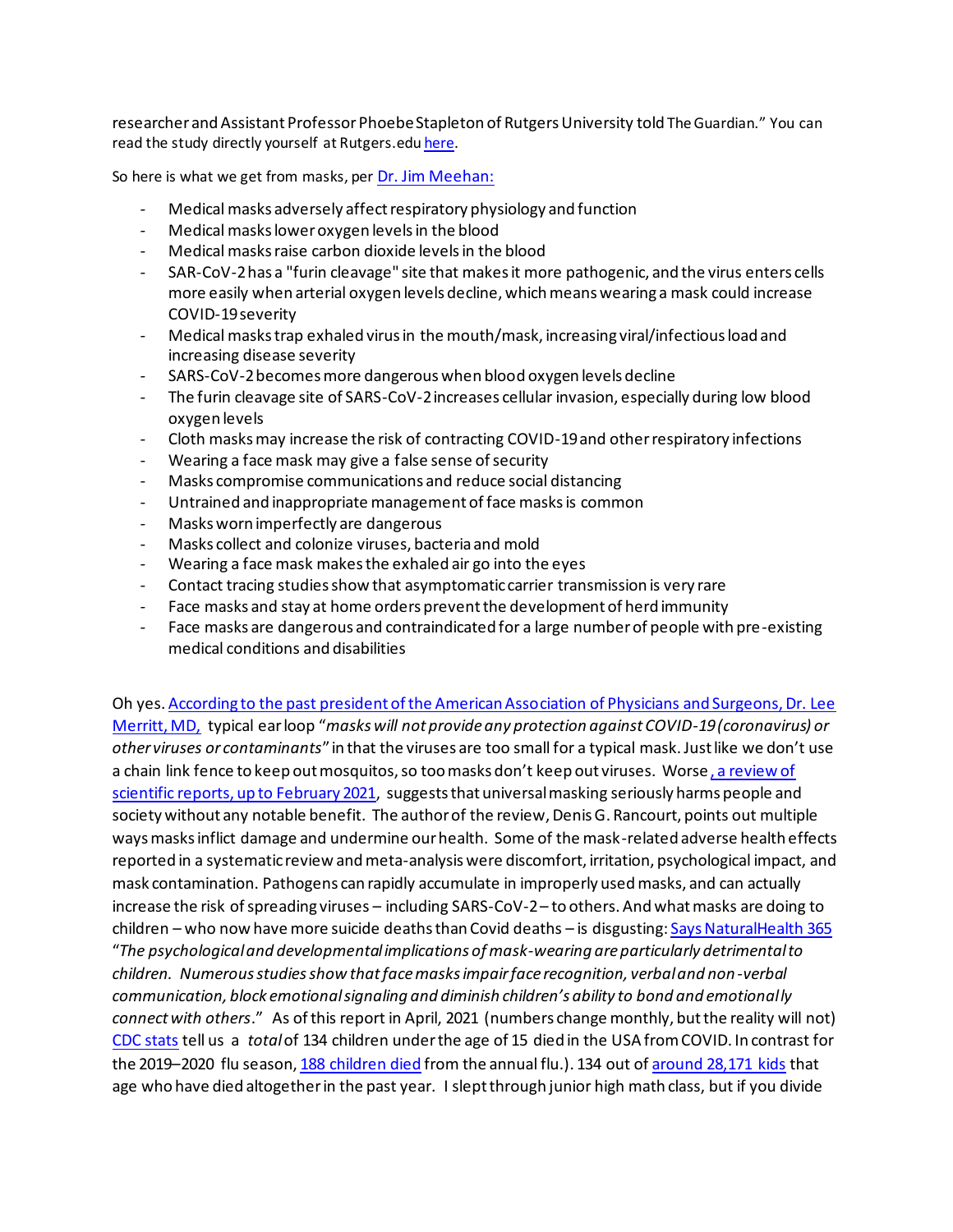134 by 28,171, that's 0.45%. And no doubt of those 134 kids, there is no doubt most, if not all, had serious co-morbidities.

Literally *dozens* of studies show lockdowns and masks are ineffective[, per this American Inst. For](https://www.aier.org/article/lockdowns-do-not-control-the-coronavirus-the-evidence/)  [Economic Research article;](https://www.aier.org/article/lockdowns-do-not-control-the-coronavirus-the-evidence/) but thankfully, while lockdowns did nada for Covid, there is a correlation – with unemployment[. Per MIT article, May, 2021 by Youyang Gu](https://www.activistpost.com/2021/06/mit-data-scientist-lockdowns-not-correlated-with-fewer-deaths-but-are-correlated-with-more-unemployment.html?utm_source=feedburner&utm_medium=feed&utm_campaign=Feed%3A+ActivistPost+%28Activist+Post%29), an engineer an data scientist "*In the US, there is no correlation between Covid deaths & changes in unemployment rates. However, blue states are much more likely to have higher increases in unemployment," wrote Gu, the creator of covid19 projections.com, a pandemic modeling site. "More restrictions in a state is NOT correlated with fewer COVID-19 deaths. However, more restrictions IS correlated with higher unemployment."*

Let me close with a few graphs that tell it all:

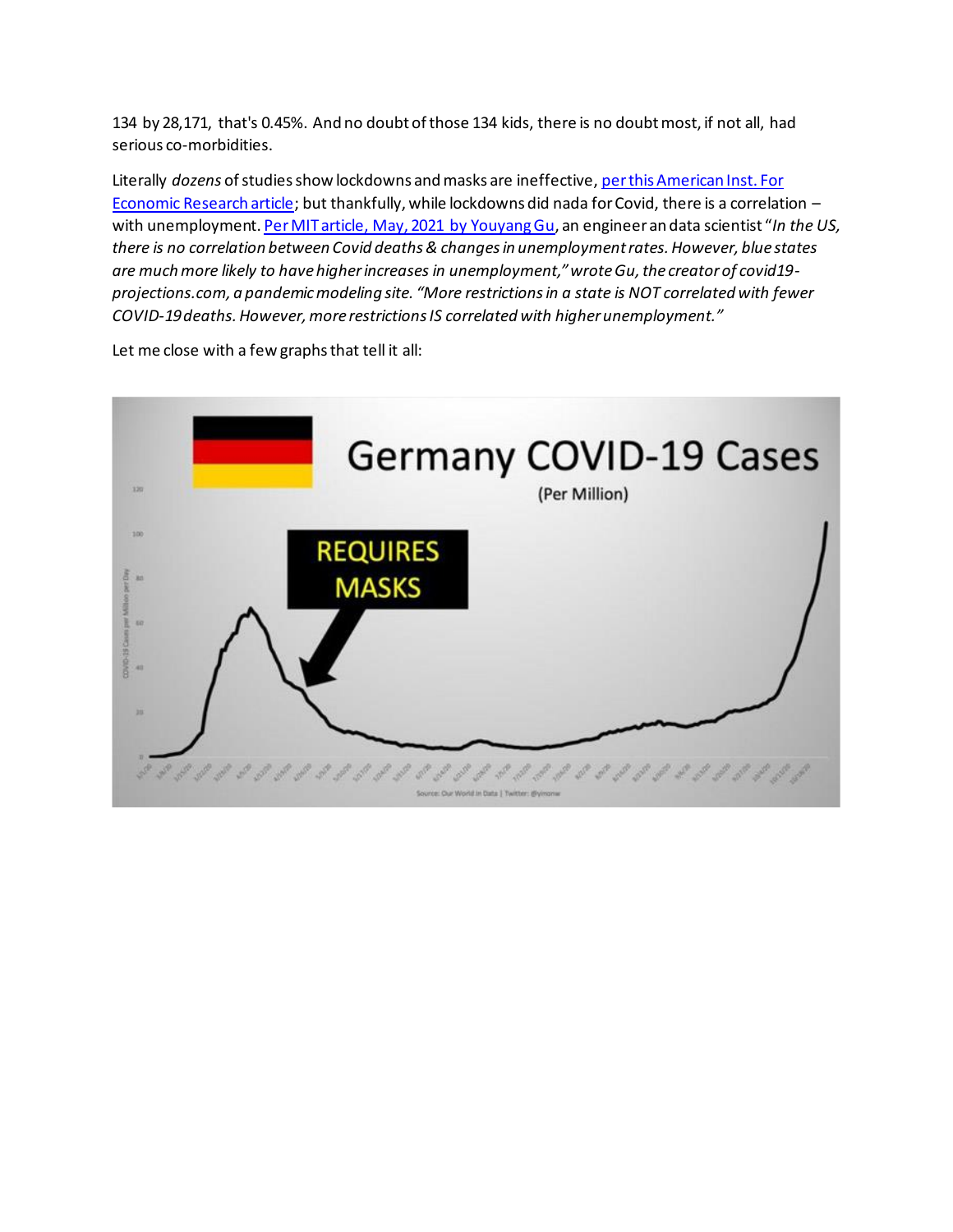